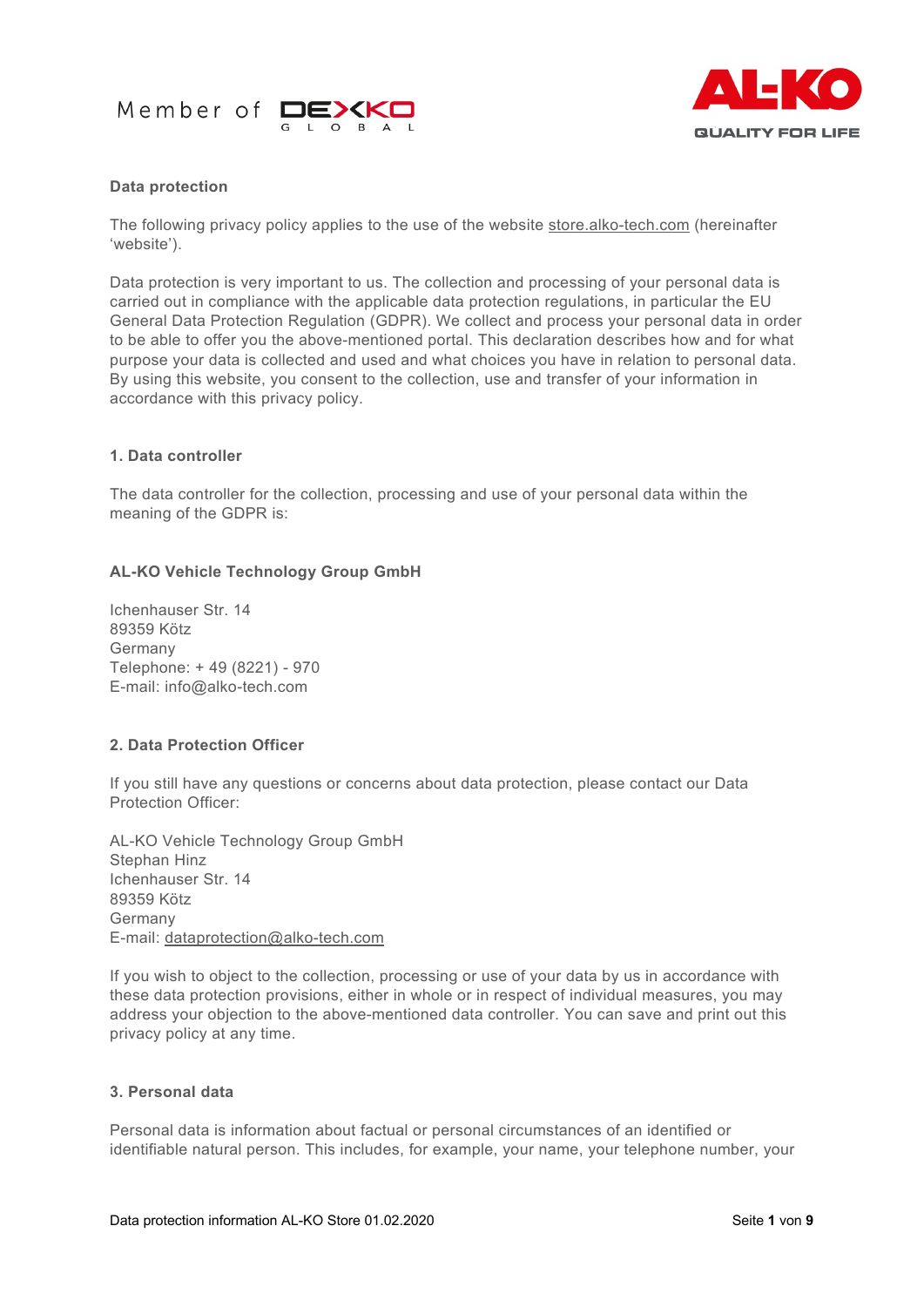



address and all continuance data that you provide to us during registration and when creating your customer account.

### **3.1 Source and type of the personal data we process**

We process personal data that we receive from you in the course of our business relationship. In addition we process – insofar as is necessary for the provision of our service – personal data that we have legally received from other companies of the AL-KO Vehicle Technology Group GmbH or from other third parties (e.g. for the fulfilment of orders, for the performance of contracts or on the grounds of consent given by you). On the other hand we process personal data that we have legally obtained from publicly accessible sources and which we are permitted to process.

### **3.2 Collection, processing and use of your personal data**

Data protection is very important to us. Therefore, we strictly adhere to the legal provisions of the GDPR and Germany's Telemedia Act when collecting, processing and using your personal data. We collect, store and process your data for the entire processing of your purchase, including any subsequent warranties, for our services, technical administration and our own marketing purposes. Your personal data will only be passed on to third parties or otherwise transmitted if this is necessary for the purpose of contract processing or billing or if you have given your prior consent. The service providers we use for order processing, for example (such as carriers, logistics providers, banks), receive the data necessary for orders and order processing. The data thus disclosed may only be used by our service providers for the fulfilment of their task. For your order we need your correct name, address and payment details. We need your e-mail address so that we can confirm receipt of your order and communicate with you. We also use this for your identification (customer login). Furthermore, you will receive your order and dispatch confirmation via your e-mail address. Your personal data will be deleted if there are no legal obligations to retain it and if you have asserted a claim for deletion, if the data is no longer required to fulfil the purpose for which it was stored or if its storage is not permitted for other legal reasons.

### **3.3 Customer account**

You can place orders as a guest or by creating a customer account. If you register with us on the website, we will set up password-protected direct access to your continuance data stored with us (customer account). Here you can view data about your completed, open and recently shipped orders and manage their data. You undertake to treat the personal log-in details confidentially and not to make them accessible to any unauthorised third party. We cannot accept any liability for misuse of passwords unless we are ourselves responsible for the misuse.

### **3.4 Contacting us**

If you contact us (e.g. by service hotline or e-mail), we store your details for processing the enquiry and in case follow-up questions arise. We only store and use other personal data if you consent to this or if this is legally permissible without special consent.

### **4 Disclosure of personal data**

The only third parties that we pass your personal data on to are service partners involved in the processing of the contract, such as the transport service provider commissioned with the delivery and the credit institution commissioned with payment matters.

### **4.1 Payment provider:**

## **4.1.1 Mollie B.V.**

If you choose one of the payment methods offered by the payment provider Mollie, the payment will be processed by the payment provider Mollie B.V., to whom we pass on the information you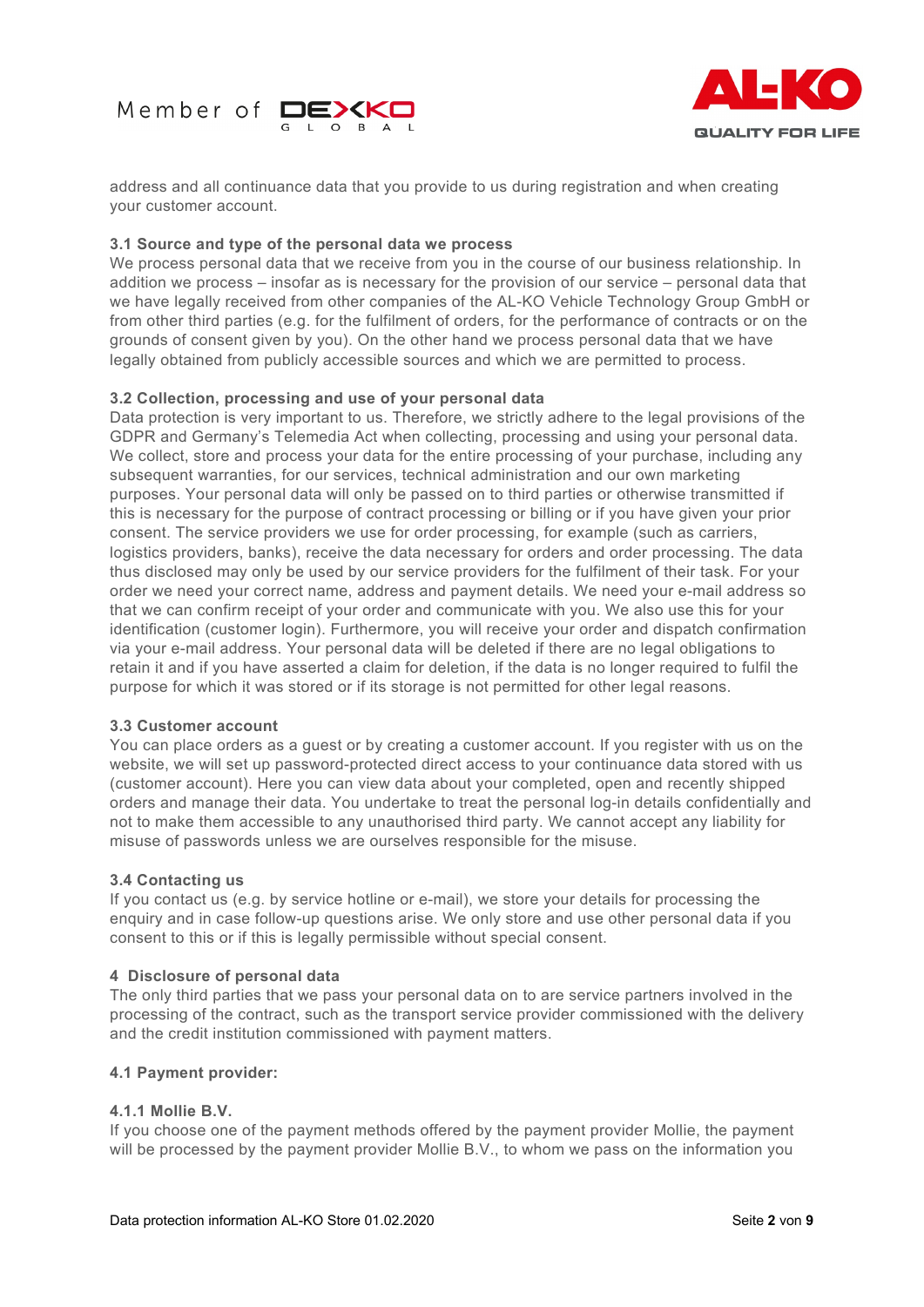



provided during the ordering process, together with information about your order (name, address, IBAN, BIC, invoice amount, currency and transaction number, if applicable). Your data will be passed on in accordance with Art. 6 (1) lit. b GDPR exclusively for the purpose of payment processing with the payment provider Mollie B.V. Your data will only be passed on insofar as is actually necessary for processing the payment.

# **4.1.2 PayPal**

PayPal is an online payment provider. Payments are processed via so-called PayPal accounts, which represent virtual private or business accounts. PayPal also offers the option of processing virtual payments via credit cards if a user does not have a PayPal account. A PayPal account is managed via an email address, which is why there is no classic account number. PayPal makes it possible to initiate online payments to third parties and also to receive payments. PayPal also accepts trustee functions and offers buyer protection services.

The European operating company of PayPal is PayPal (Europe) S.à.r.l. & Cie. S.C.A., 22-24 Boulevard Royal, 2449 Luxembourg, Luxemburg.

If you choose to pay by PayPal, you will be redirected to PayPal at the end of the ordering process. Your data will be automatically transmitted to PayPal. By selecting this payment option, you consent to the transmission of personal data required for payment processing.

The transfer takes place in accordance with Art. 6 (1) lit. b GDPR and only insofar as this is necessary for the payment processing. The personal data transmitted to PayPal is usually first name, last name, address, email address, IP address, telephone number, mobile phone number or other data necessary for payment processing. Personal data that is related to the respective order is also necessary for the processing of the purchase contract.

The purpose of transmitting the data is payment processing and fraud prevention. We will transmit personal data to PayPal in particular if there is a legitimate interest for the transmission. The personal data exchanged between PayPal and us may be transmitted by PayPal to credit reporting agencies. The purpose of this transmission is for identity and credit checks. You can access PayPal's applicable privacy policy at

https://www.paypal.com/uk/webapps/mpp/ua/privacy-full.

You can object to this processing of your data at any time by sending a message to PayPal. However, PayPal may still be entitled to process your personal data if this is necessary for the contractual processing of payments.

## **4.2 Credit checks and transmission to credit agencies**

Before concluding a purchase contract, our credit rating service provider will carry out a credit check on you on our behalf. The processing of your data in the context of the credit check is based on Article 6 (1) lit. b and lit. f GDPR. In principle, our company has a legitimate interest in carrying out a credit check if you wish to select an unsecured payment method (instalment purchase/purchase on account). The credit check offers you a choice of different payment methods and at the same time our company can protect itself against default on payments on account and by direct debit. Credit checks also serve your and our security, as fraud and other crimes can be prevented.

As part of the credit check, our payment service provider checks all available data. This determines which payment methods can be offered to you for your order. Among other things, all previous orders in your customer account are checked. In addition, the system also checks whether the delivery address differs from the billing address, whether it is a new delivery address or whether the order is to be delivered to a Packstation. In addition to the data we hold, data from external service providers may also be required. For this purpose, we transmit the personal data required for a credit check (first name and surname, your address and, if applicable, your date of birth) to the following credit rating service provider: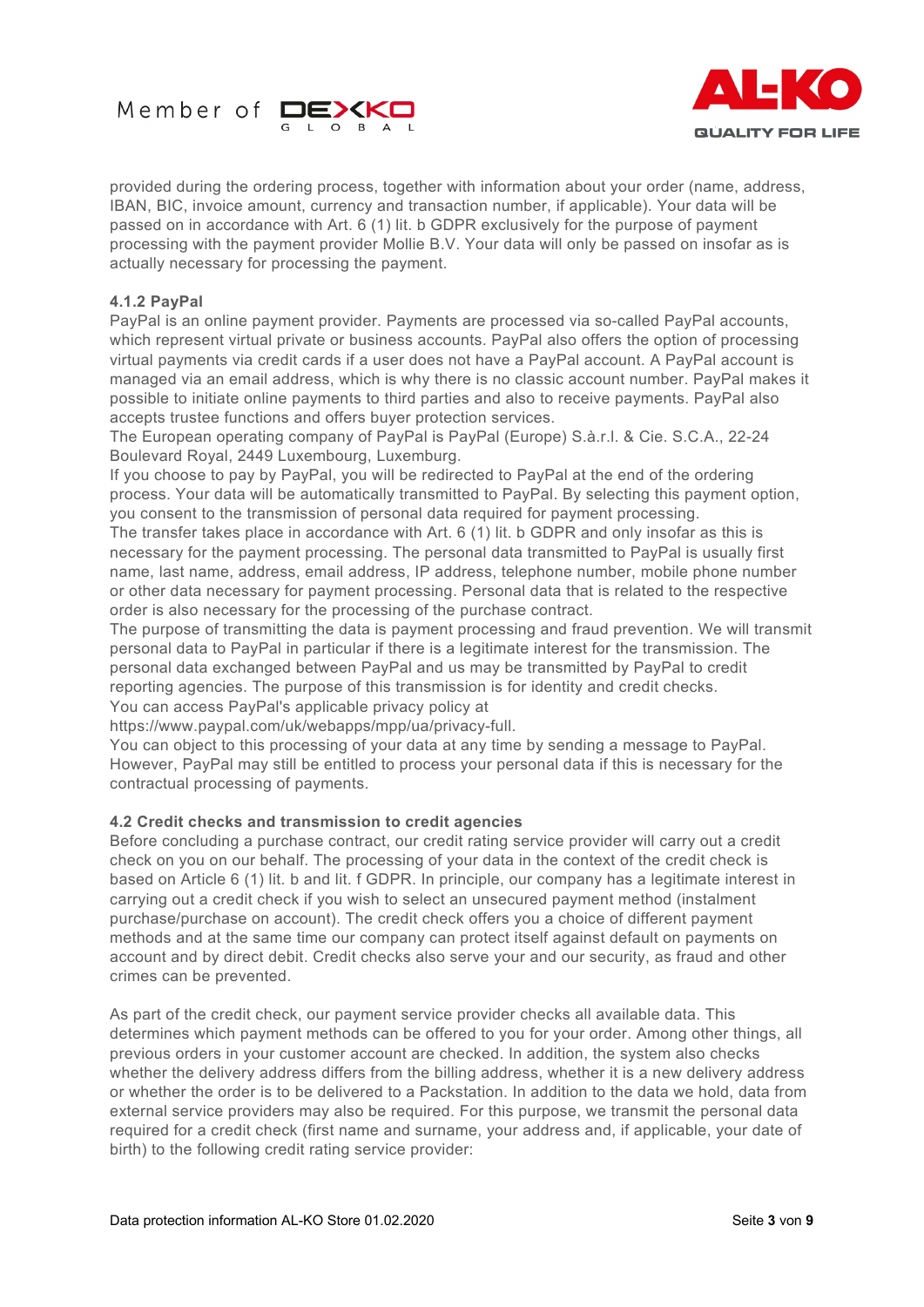



Klarna Bank AB, German Branch, Chausseestraße 117, 10115 Berlin.

This credit rating service provider uses the aforementioned data transmitted by us as well as various internal and external credit agencies in order to make an appropriate assessment of your credit rating with regard to the respective order with the help of recognised mathematicalstatistical procedures. In addition, the credit rating service provider uses the aforementioned data for the purpose of address verification or identity checks as well as for evaluations based thereon. Under certain circumstances, it may be possible to draw conclusions about hard negative features.

You have the right to request a human review of the automated decisions made as part of the credit check. You also have the right to express your own point of view and the right to challenge the decision. To do so, contact us in writing by post to the above address or by e-mail to [dataprotection@alko-tech.com.](mailto:dataprotection@alko-tech.com)

### **4.3 Transport service providers:**

We work with external transport service providers (e.g. UPS) to deliver orders. They receive the following data from us for the execution of the respective order: First name, last name, postal address

The legal basis for the processing is Art. 6(1) lit. b) GDPR.

### **5. General use of the website**

#### **5.1. Access data**

We collect information about you when you use this website. We automatically collect information about your usage behaviour and interaction with us and record data about your computer or mobile device. We collect, store and use data about every access to our online content ('server log files'). The access data includes the name and URL of the retrieved file, the date and time of the retrieval, the amount of data transferred, the notification of successful retrieval (HTTP response code), the browser type and version, the operating system, the referrer URL (i.e. the previously visited page), the IP address and the requesting provider.

We use this log data without assigning it to you personally or otherwise profiling it for statistical evaluations for the purpose of the operation, security and optimisation of our online content, but also for the anonymous recording of the number of visitors to our website (traffic) as well as the extent and type of use of our website and services, as well as for accounting purposes in order to measure the number of clicks received from partners. This information allows us to provide personalised and location-based content and to analyse traffic, troubleshoot and improve our services. We reserve the right to check the log data retrospectively if there is a justified suspicion of unlawful use on the basis of concrete indications. We store IP addresses in the log files for a limited period of time if this is necessary for security purposes or for the provision of a service or the billing of a service, e.g. if you use one of our offers. We also store IP addresses if we have a concrete suspicion of a criminal offence in connection with the use of our website. We also store the date of your last visit as part of your account (e.g. when registering, logging in, clicking links etc.).

#### **5.2 Legal basis**

We process personal data in accordance with the provisions of the European Data Protection Regulation (GDPR) and the German Federal Data Protection Act (BDSG).

a) For the fulfilment of contractual obligations (Art. 6 (1) lit. b GDPR). Personal data is processed (Art. 4 (2) GDPR) for the provision and procurement of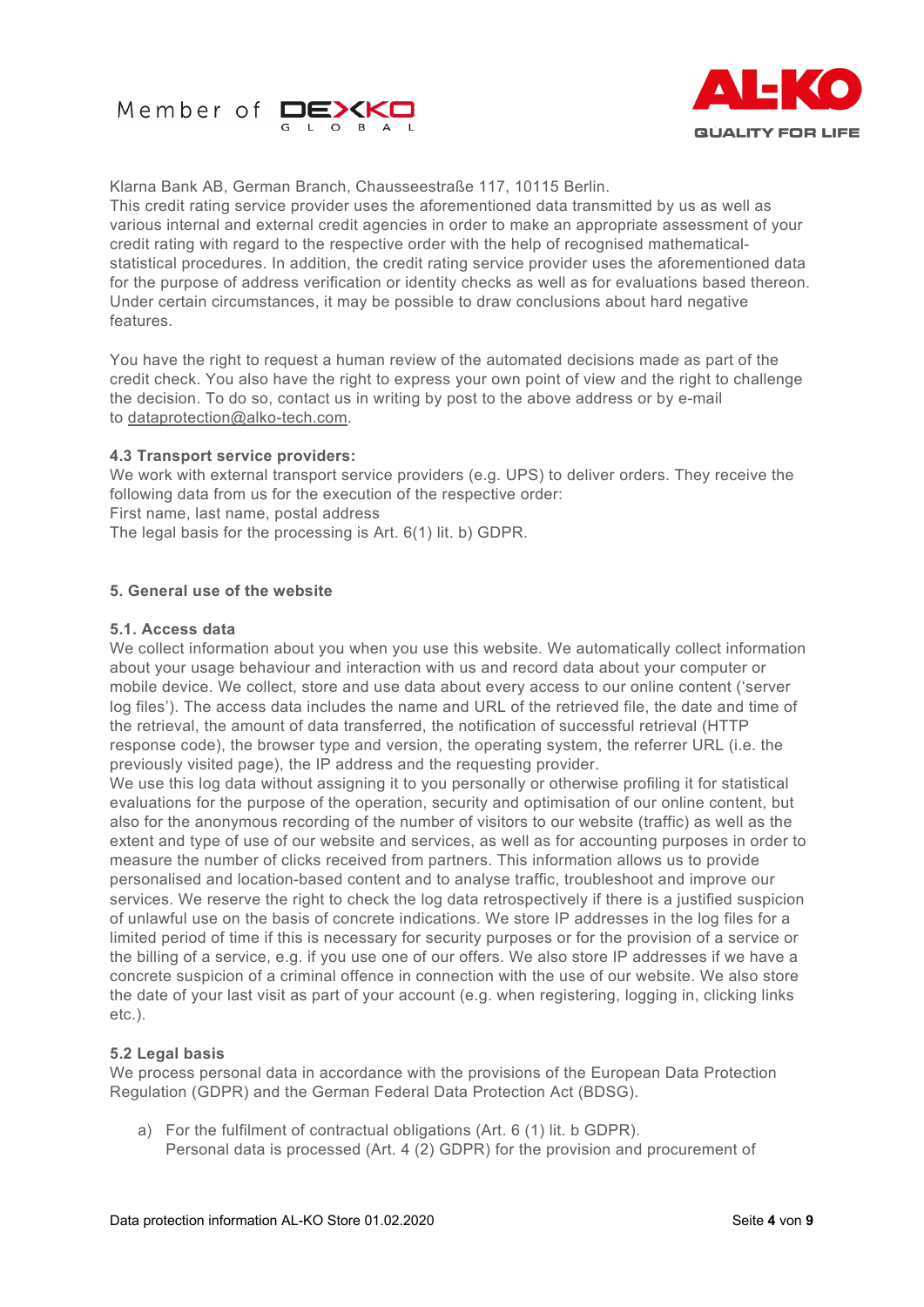



company services, in particular for the execution of our contracts or pre-contractual measures with you and the completion of your orders as well as all activities required for operation and administration.

Further details of the purpose of the data processing can be found in the respective contract documents and the general terms and conditions.

b) For the purposes of legitimate interests (Art. 6 (1) lit. f GDPR)

We only process your data beyond the actual fulfilment of the contract insofar as is necessary to protect our legitimate interests or those of third parties. For example:

· Testing and optimising procedures for needs analysis and direct customer contact;

· Advertising or market and opinion research, insofar as you have not objected to the use of your data;

Assertion of legal claims and defence in legal disputes;

- · Ensuring IT security and IT operations;
- · Prevention and investigation of criminal offences;
- · Measures for business management and further development of services and products.
- c) Based on your consent (Art. 6 (1) lit. a GDPR)

Insofar as you have given us consent to process personal data for specific purposes, the lawfulness of this processing is based on your consent. Consent granted can be revoked at any time.

## **5.3. Google Analytics**

We use Google Analytics, a web analytics service provided by Google, Inc. ('Google'). Google Analytics uses 'cookies', text files stored on your computer, to help the website analyse how users use the site. The information generated by the cookie about visitors' use of this website is generally transmitted to a Google server in the USA and stored there.

Google will use this information on our behalf for the purpose of evaluating your use of the website, compiling reports on website activity and providing other services relating to website activity and internet usage.

The IP address sent by your browser in the context of Google Analytics is not merged with other Google data. You can refuse to store cookies through the appropriate settings in your browser software; however, we must point out that in this case you may not be able to use all features of this website to their full extent.

You can also prevent the data generated by the cookie and relating to your usage of the website (including your IP address) from being collected and processed by Google by downloading and installing the browser plugin available at: [http://tools.google.com/dlpage/gaoptout?hl=en-GB.](https://tools.google.com/dlpage/gaoptout?hl=de) As an alternative to the browser plugin or for browsers on mobile devices, you can click on the following link to set an opt-out cookie that will prevent Google Analytics from collecting data on this website in future (this opt-out cookie only works in this browser and only for this domain. If you delete the cookies in your browser, you must click this link again): [Deactivate Google](https://adssettings.google.com/authenticated)  [Analytics](https://adssettings.google.com/authenticated)

## **5.4. Google Adwords**

Our website uses Google conversion tracking. If you have accessed our website via an ad placed by Google, Google AdWords will set a cookie on your computer. The conversion tracking cookie is set when a user clicks on an ad placed by Google. These cookies lose their validity after 30 days and are not used for personal identification. If the user visits certain pages on our website and the cookie has not yet expired, we and Google can recognise that the user clicked on the ad and was redirected to this page. Every Google AdWords customer receives a different cookie. The cookies cannot be tracked through the websites of AdWords customers. The information gathered using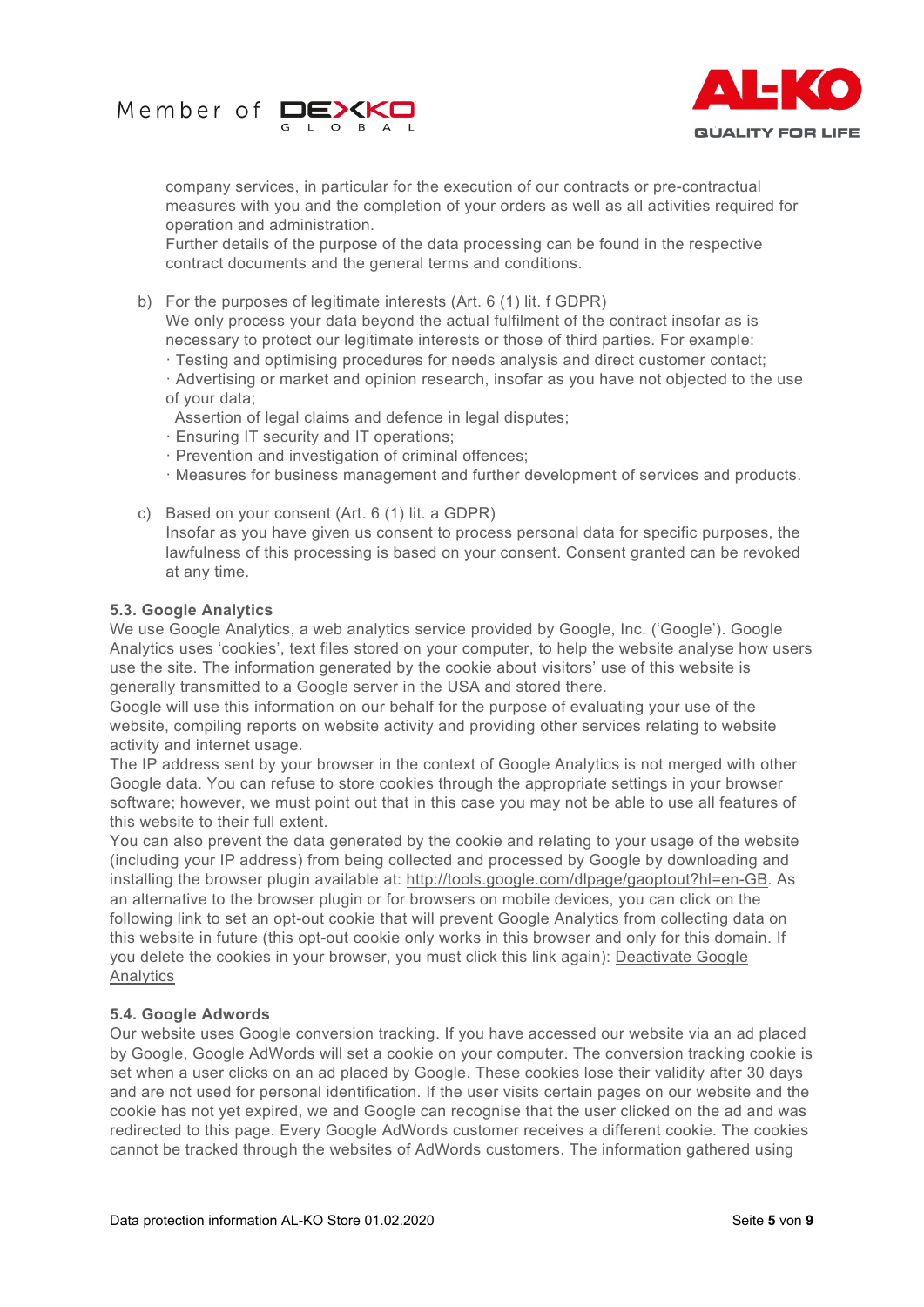



the conversion cookie is used to generate conversion statistics for AdWords customers who have opted for conversion tracking. Customers are informed of the total number of users who clicked on their ad and were redirected to a conversion tracking tag page. However, they do not receive any information that personally identifies users.

If you do not wish to participate in tracking, you can refuse to accept the cookie required for this – for example, by setting your browser to disable the automatic setting of cookies, or setting your browser to block cookies from Google lead services.

Please note that you must not delete the opt-out cookies if you do not want any measurement data to be recorded. If you delete all cookies in your browser, you must set the respective opt-out cookie again.

### **5.5. Retargeting**

We use retargeting technologies from various providers. This enables us to make our online offer more interesting and tailored to you. Retargeting involves setting a cookie to collect pseudonymised interest data. Information about your surfing behaviour is collected anonymously for marketing purposes, stored in cookie text files on your computer and analysed using an algorithm. Targeted product recommendations can then be displayed to you as personalised advertising banners for our products on our partners' websites. This data will never be used to personally identify a visitor to this website. No direct personal data is processed and usage profiles are not combined with personal data.

The legal basis for this data processing is Art. 6 (1) (f) GDPR. By using targeting measures, we want to ensure that you are only shown advertising on your end devices for products that correspond to your actual or perceived interests.

If you no longer wish to receive personalised advertising banners for our products, you can object to this data collection and storage for the future as follows:

Clicking on the button displayed in each advertising banner will take you to the provider's respective website. There you will again be informed about how retargeting works and offered the option to unsubscribe ('opt-out'). If you unsubscribe from a provider, a so-called 'opt-out' cookie is stored on your computer, which prevents the display of the respective provider's advertising banners in the future. Please note that this opt-out can only be done from your computer and the respective 'opt-out' cookies must not be deleted from your computer.

We use retargeting technologies from various providers on our website, which process the abovementioned data as part of the retargeting. For more information on the cookies used by these service providers, please refer to our cookie policy.

The cookies used for retargeting purposes and the information they contain are stored for the period of time specified in the cookie and then automatically deleted.

## **5.6. Google Display & Video 360**

Provided you give us your consent, we use the online marketing practice Google 'Display & Video 360' to place ads in the Google advertising network (e.g., in search results, in videos, on web pages, etc.). The data collected in this way is used by Display & Video 360 to link advertising contacts and clicks on advertisements with a resulting use of our website. This allows us to determine whether Internet users who have seen our ads visit our website and which products they are interested in. This helps us to create reports on advertising campaigns or to improve them.

Pseudonymous online identification numbers (online ID) such as cookie IDs, IP addresses, device IDs, advertising IDs / IDFAs (e.g. on Android or Apple smartphones) are used for data collection. The online IDs are truncated within member states of the European Union or in other signatories to the Agreement on the European Economic Area and are only transferred in full to a Google server in the USA and truncated there in exceptional cases. The above information may also be combined by Google with such information from other sources. When the user subsequently visits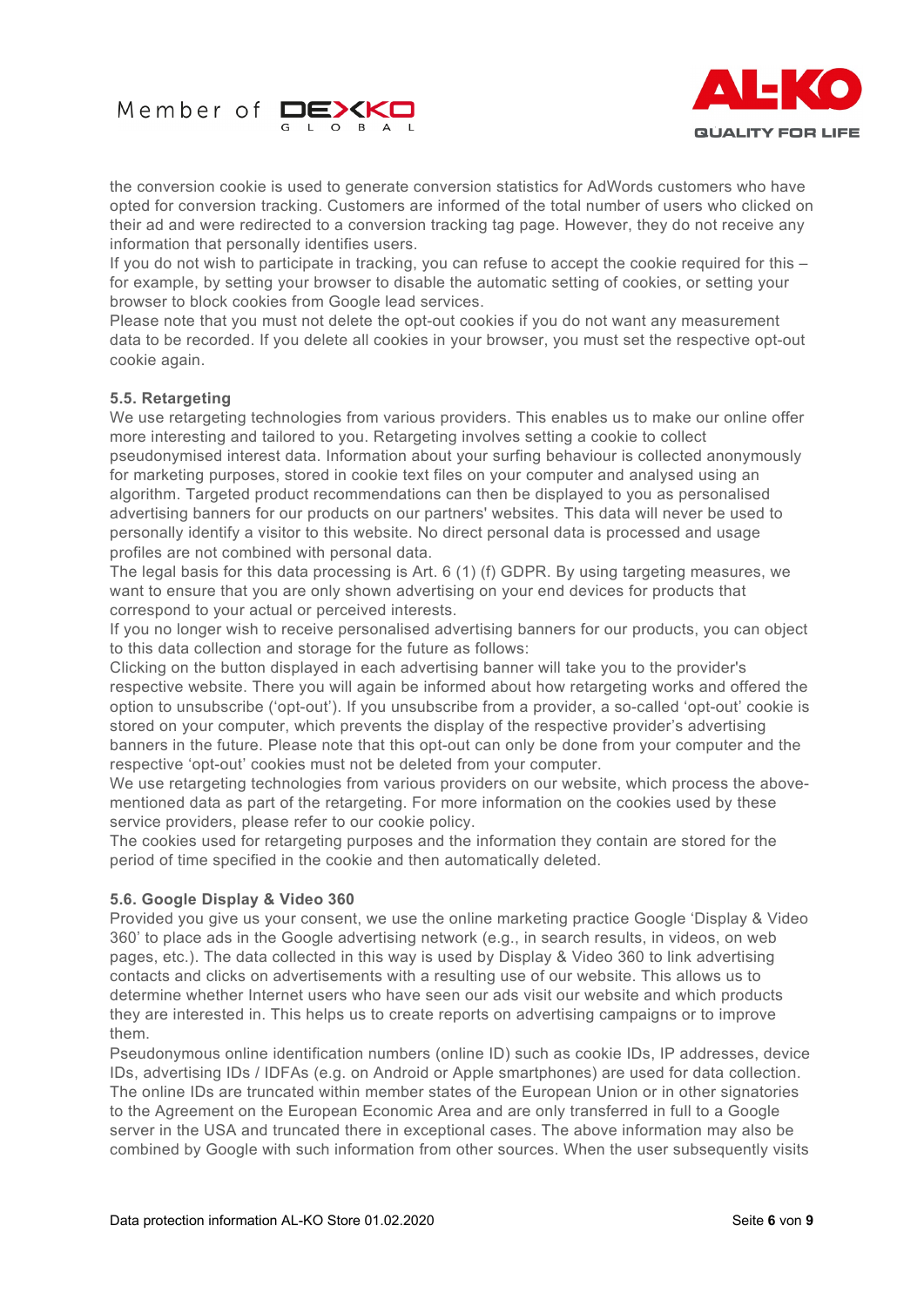



other websites, they can be shown ads tailored to their presumed interests based on their user profile.

User data is processed pseudonymously within the Google advertising network. Google therefore does not store or process users' names or email addresses, for example. The relevant data relating to cookies is stored within pseudonymous user profiles. So, from Google's point of view, the ads are not managed and displayed for a specifically identified person, but for the cookie holder, regardless of who this cookie holder is. This does not apply if a user has expressly allowed Google to process the data without pseudonymisation. The information collected about users by Google marketing services is transmitted to Google and stored on Google's servers in the USA.

For more information on Google's use of data, settings and opt-out options, please refer to Google's privacy policy (https://policies.google.com/technologies/ads) as well as the settings for the display of advertisements by Google (https://adssettings.google.com/authenticated).

### **5.7. Cookie consent with OneTrust**

We use the cookie consent technology from OneTrust to obtain your consent to the storage of certain cookies in your browser and to document this in a data protection-compliant manner. The provider of this technology is OneTrust, represented in two main offices in the USA and England: Atlanta, GA, USA (Co-Headquarters), 1200 Abernathy Rd NE, Building 600, Atlanta, GA 30328 United States, +1 (844) 847-7154 as well as London, England (Co-Headquarters), Dixon House, 1 Lloyd's Avenue, London, EC3N 3DQ, +44 (800) 011-9778. When you enter our website, a OneTrust cookie is stored in your browser, which stores the consents you have given or the revocation of these consents.

OneTrust cookie consent technology is used to obtain the legally required consents for the use of cookies. The legal basis for this is Art. 6 (1) p.1 lit. c GDPR.

The collected data will be stored until you request us to delete it or you delete the OneTrust cookie yourself, or until the purpose for storing the data no longer applies. Mandatory legal retention periods remain unaffected.

Details on the data processing of OneTrust cookies can be found in the OneTrust privacy policy at https://www.onetrust.com/privacy/.

### **5.8 Facebook pixel**

We use the so-called 'Facebook pixel' of Facebook Inc., 1601 S. California Ave, Palo Alto, CA 94304, USA to create so-called 'Custom Audiences'. This serves the purpose of optimising our advertisements on the Facebook social network so that we only play relevant advertisements there and can measure the success of our Facebook advertising campaigns. The Facebook pixel allows Facebook to identify the visitors of these as a target group for the display of advertising on the Facebook social network.

A direct connection to the Facebook servers is established via the Facebook pixel implemented on this website when visiting this website. In the process, the fact of your visit to our website and which pages you have called up is transmitted to the Facebook server. In addition, individual information and parameters required to optimise our advertisements, to increase relevance and to measure success are transmitted. In particular, this is information about so-called 'conversion events' on this website (e.g. whether a registration or a purchase has taken place).

You can find more information on the collection and use of data by Facebook, on your rights as a data subject and on ways to protect your privacy in Facebook's privacy policy at [https://www.facebook.com/about/privacy/.](https://www.facebook.com/about/privacy/)

### **6. Data security**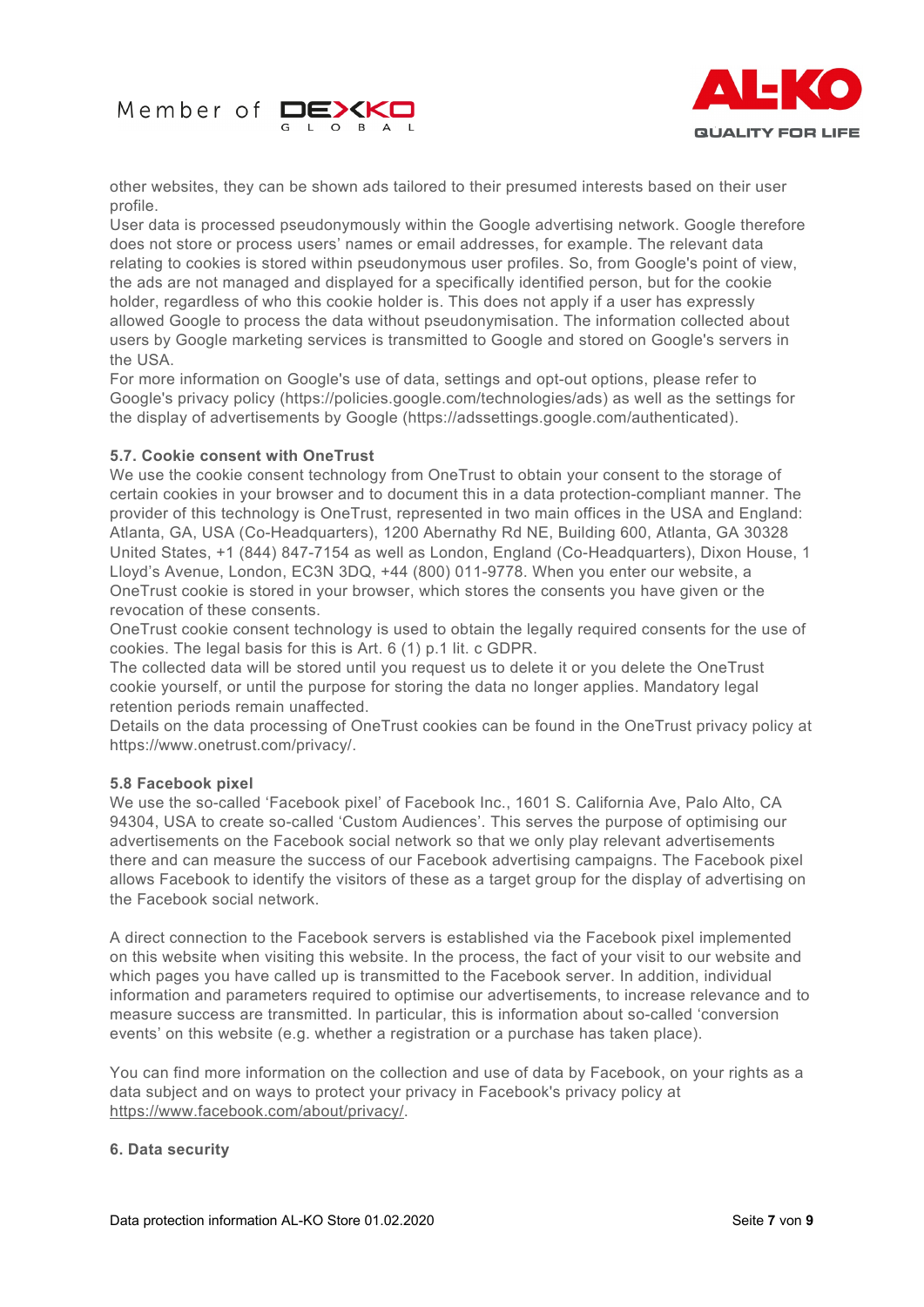



We make every effort to ensure the security of your data within the framework of the applicable data protection laws and technical possibilities.

We transmit your personal data in encrypted form. This applies to your orders and also to the customer login. We use the SSL (Secure Socket Layer) coding system, but we would like to point out that data transmission on the Internet (e.g. when communicating by e-mail) can present security vulnerabilities. Complete protection of data from access from third parties is not possible. To secure your data, we maintain technical and organisational security measures that we constantly adapt to the state of the art. We also do not guarantee that our content will be available at all times; disruptions, interruptions or failures cannot be ruled out. The servers we use are carefully backed up on a regular basis.

### **7. Retention period of personal data processed by us**

Where necessary, we process and store your personal data for the duration of our business relationship including, for example, the preparation and conclusion of a contract. In addition, we are subject to various storage and documentation obligations dictated i.a. by the German Commercial Code (HGB) or the German Fiscal Code (AO). The storage or documentation periods specified therein are between two and ten years.

Finally, the storage duration is also dictated by the statutory periods of limitation which, for example, according to §§ 195 ff. of the German Civil Code (BGB) is generally 3 years, but in certain cases can also be up to thirty years.

## **8. Your rights as a data subject**

In connection with the processing of personal data by AL-KO Vehicle Technology Group GmbH, you are entitled to data subject rights:

- the **right of access to your personal data stored by us (Article 15 GDPR)**, in particular you can request information about the processing purposes, the category of personal data, the categories of recipients to whom your data has been or will be disclosed, the planned storage period, the source of your data if it has not been collected directly from you;
- the **right to have inaccurate data rectified or to have correct data completed (Article 16 GDPR)**;
- the **right to have your data stored by us deleted (Article 17 GDPR)**, insofar as we do not have to comply with any legal or contractual retention periods or other legal obligations or rights to continue storing the data;
- the **right to restrict the processing of your data (Article 18 GDPR)**, insofar as you dispute the accuracy of the data, the processing is unlawful but you object to its erasure; the controller no longer requires the data but you need it to assert, exercise or defend legal claims or you have objected to the processing in accordance with Article 21 GDPR;
- the **right to data portability (Article 20 GDPR)**, i.e. the right to have selected data stored by us about you transferred in a common, machine-readable format, or to request the